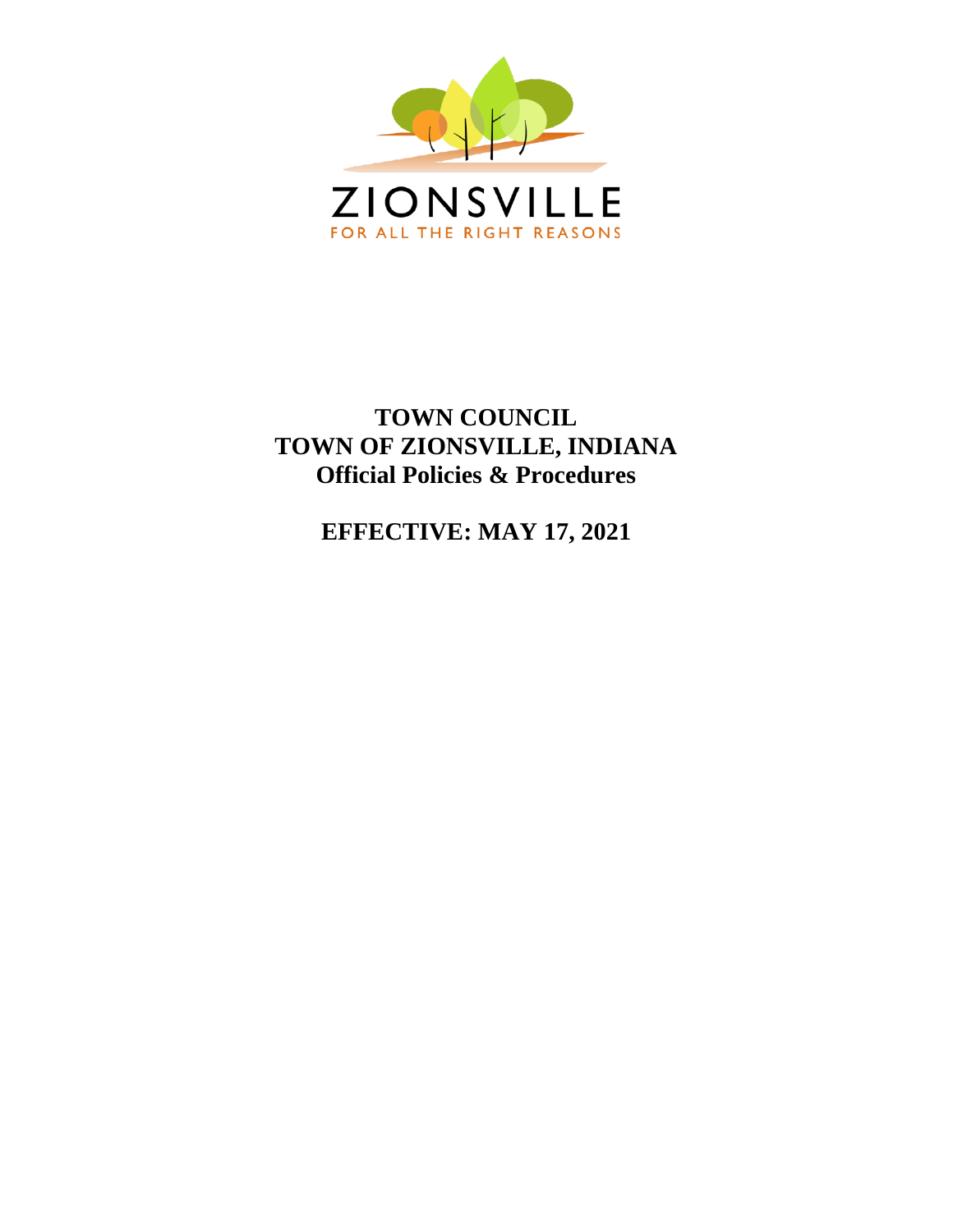

## **Chapter 1 Introduction & Overview**

The Town Council of the Town of Zionsville, Indiana serves as the legislative body for the Town. The Town has an annual budget in excess of \$37 million and nearly 30,000 residents. Zionsville is a growing community offering a broad array of services and support to residents, businesses, and visitors alike. To learn more about the Town visit our website here: [About our](http://www.zionsville-in.gov/312/About-Our-Town)  [Town.](http://www.zionsville-in.gov/312/About-Our-Town)

A Town Council member is tasked with helping to shape and decide an array of policies and initiatives impacting the fiscal, social, and economic health of the Town and its residents and visitors. This guide is meant to set forth several important policies for the Council to ensure it remains as efficient, transparent, and responsive as possible.

 This procedures manual provides a summary of important aspects of Town Council service. It is not a substitute or comprehensive overview of the laws, policies, or procedures impacting Zionsville or its local government. Many other state and federal laws, local ordinances, plans, and documents exist which bind the Town Council to certain courses of action and practices. It is important to review these as appropriate and to consult other Town officials as well as counsel to fully assess the implications of these provisions on official actions taken or under consideration by the Council.

*Indiana Code*: The laws of the State of Indiana (collectively, the "Indiana Code") contain numerous, wide-ranging requirements for the operation of town government and administration of meetings of town councils throughout the state. Many of these requirements, such as open meeting and public record access laws, directly impact daily functions of the Council and its administration.

*Zionsville Reorganization*: Under the authority granted by state law in Ind. Code § 36-1.5 *et al*, the Town has completed two (2) reorganizations. *The reorganizations r*eorganized the Town to incorporate the former Eagle, Union, and Perry Townships into the Town. Pursuant to this reorganization the Town has a mayor-council form of government. Resolution 2014-11 ("Reorganization 2.0") specifies the terms of the reorganization as well as important guiding rules and principles for the role of the Mayor and the Council in the administration of the Town. Specifically, Reorganization 2.0 ZR2A3.5, the executive power of the reorganized town is transferred to and vested in the Mayor. All executive functions, rights and responsibilities of the office of Town Council President under Indiana law are transferred to the Mayor. The Town Council shall elect one of its members to serve as President, who shall be the presiding officer of the town council, and one of its members as Vice President.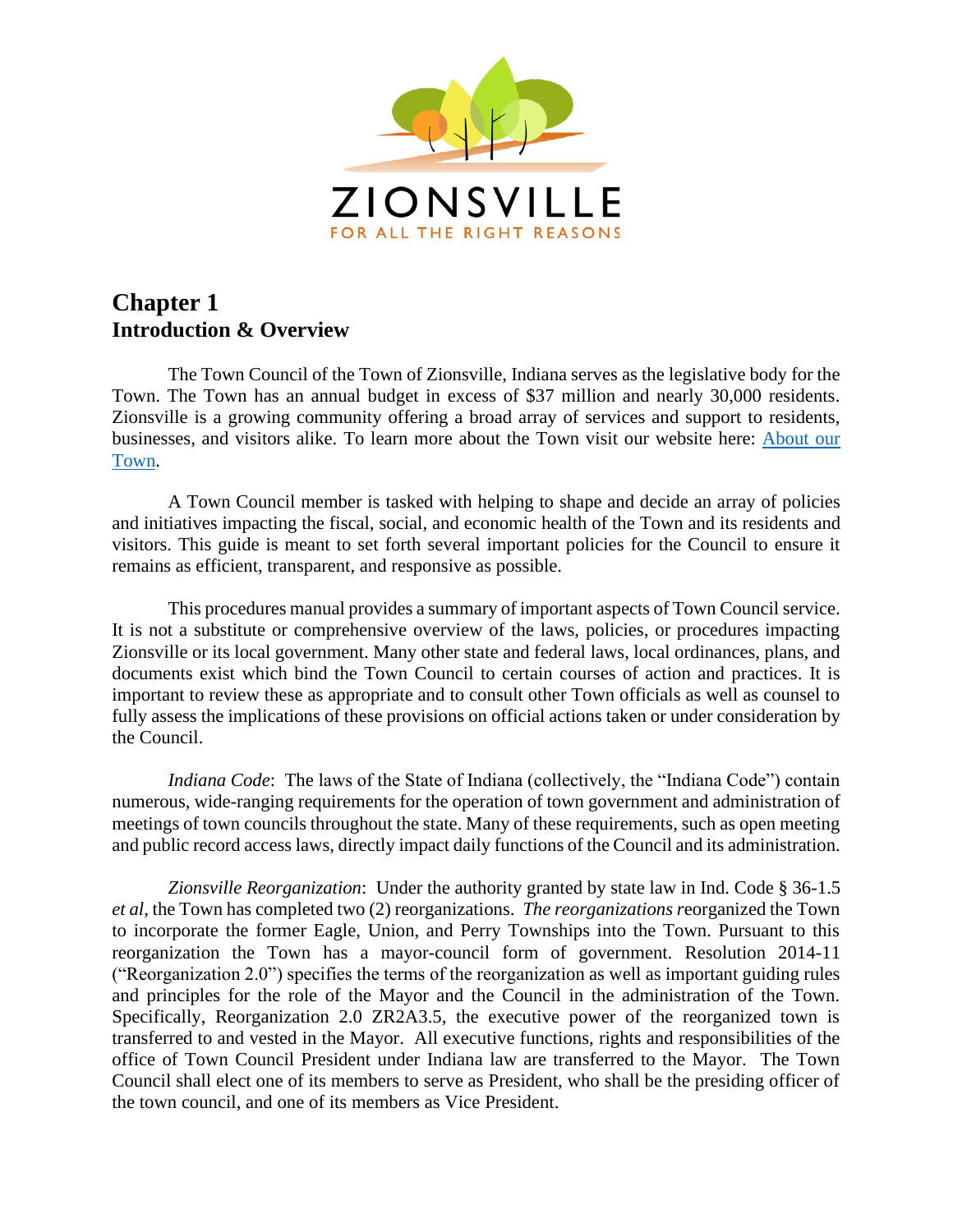

*Zionsville Code of Ordinances:* The municipal code contains local laws and regulations adopted by ordinances. In addition to setting forth the administrative structure of the Town government, the municipal code contains a variety of laws including, but not limited to, zoning standards, smoking restrictions, traffic/speed regulations, public health and safety requirements, as well as local tax standards.

*Annual Budget:* The Town's annual budget provides a description of town services and the resources used to provide services. The document contains a broad overview of the budget as well as a list of policy options that have been considered during the budget process. The Town Council is responsible for adopting the Town's annual budget.

*Comprehensive Plan*: The Town has adopted a Comprehensive Plan that establishes land use goals for the Town. The Comprehensive Plan was first adopted by the Town Council in 2003 and has been updated and amended periodically over time. The Plan addresses a range of issues from recreation to transportation infrastructure and housing and urban development as well as public services. The objective of a comprehensive plan is to guide the Town Council and other Town decision makers in their daily work to facilitate ordered and thoughtful development.

*Zoning and Planning Ordinance and Subdivision Control Ordinance:* The Town has adopted Ordinances which provide development standards and allowable uses for land and real property in the Town. These Ordinance's also govern matters relating to the subdividing of land, flood prevention, and the criteria for planned use developments. Zoning and planning matters are facilitated by the Plan Commission and the Board of Zoning Appeals.

#### Orientation of New Members

It is important that newly elected members of the Council gain an understanding of the full range of services and programs provided by the Town. As new members join the Town Council, they are encouraged to seek out department heads as well as opportunities to tour facilities and meet with key staff. Gaining a familiarity with these departments will help to inform later decisions about their policies, funding, and operation that will await you in the Council chambers. New Town Council members also participate in a training with Council Leadership and legal counsel.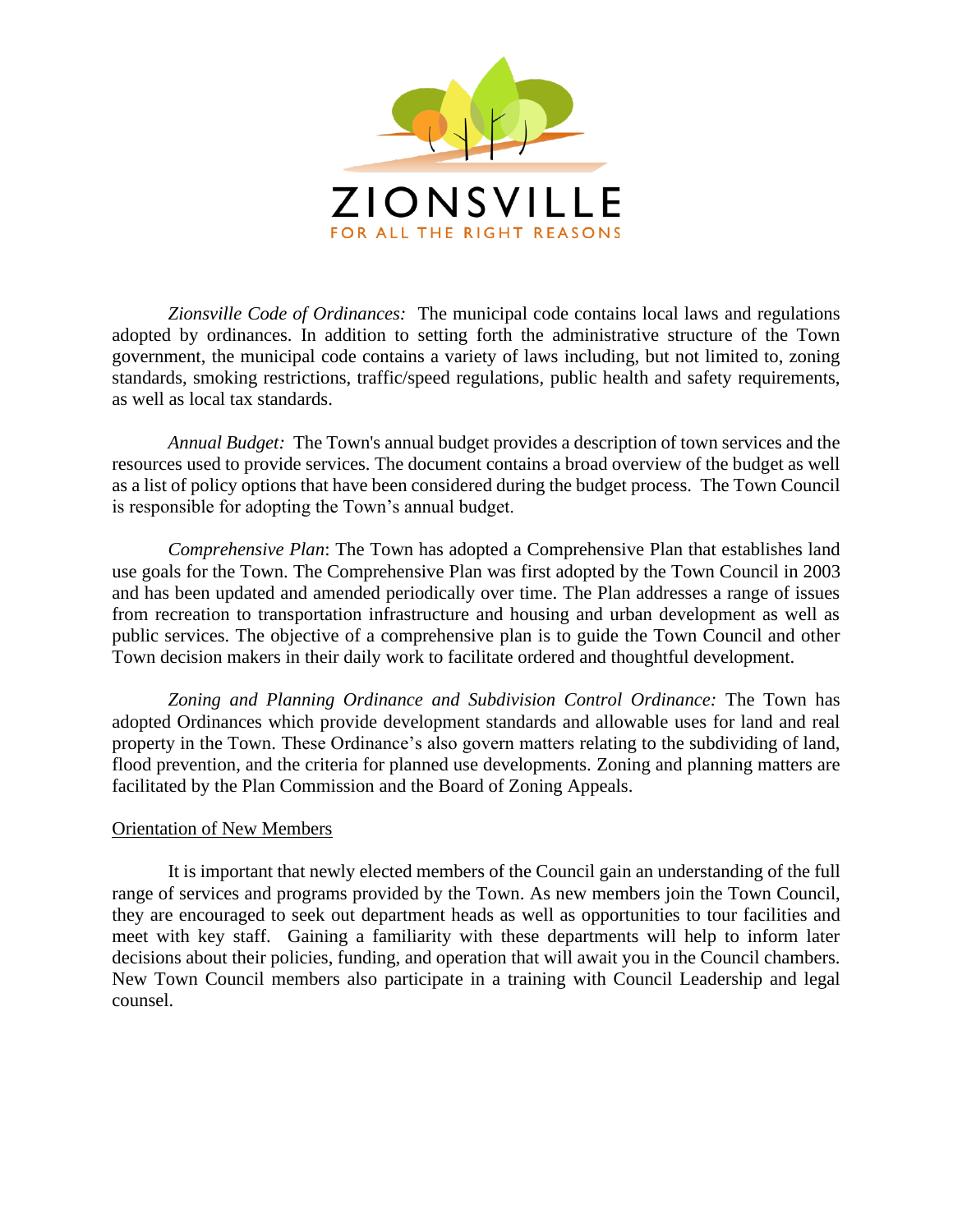

The following is a listing of Town departments and their leaders with contact information

| <b>Department</b>               | <b>Department Head</b>                 | <b>Phone</b>  |
|---------------------------------|----------------------------------------|---------------|
|                                 |                                        | <b>Number</b> |
| Mayor's Office / Administration | Mayor                                  | 317-873-1588  |
| <b>Finance and Records</b>      | <b>Chief Financial Officer</b>         | 317-873-5410  |
| Fire Department                 | Chief                                  | 317-873-5358  |
| Parks Department                | Superintendent of Parks and Recreation | 317-733-2273  |
| Department of Planning and      | Director                               | 317-873-8247  |
| <b>Economic Development</b>     |                                        |               |
| <b>Police Department</b>        | Chief                                  | 317-873-5967  |
| <b>Public Works</b>             | Director                               | 317-873-4544  |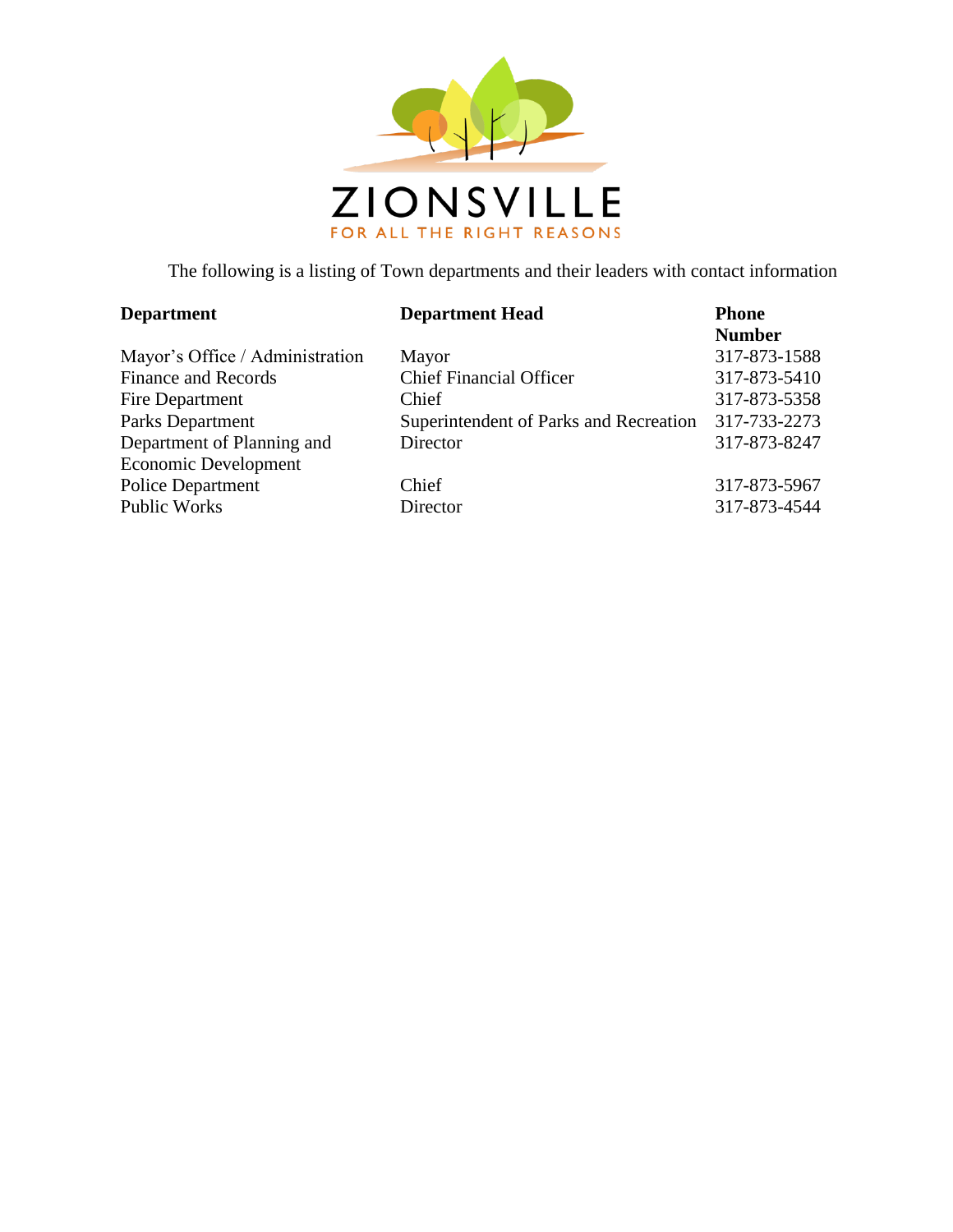

## **Chapter 2 Zionsville Town Council: General Powers and Responsibilities**

#### Town Council Generally

The powers of a town council in Indiana to establish policy are quite broad. Essentially, councils may undertake any action related to town affairs other than those prohibited or preempted by state or federal law. Additionally, Resolution 2014-11, Reorganization also governs the role of the Town Council.

It is important to note the Council acts as a single body. No member has any extraordinary powers beyond those of other members. While the Council President has some additional ceremonial and administrative responsibilities as described below, including the appointment of certain Town officials, in the establishment of policies, voting, and in other significant areas, all members are equal. It is also important to note that policy is established by at least a majority vote of the Council. While individual members may disagree with decisions of the majority, a decision of the majority does bind the Council to a course of action. In turn, it is the responsibility of the Mayor and Town staff to ensure the policy decisions of the Council are implemented. The Mayor of Zionsville represents the head of the Executive Branch and is separately elected.

Council members are encouraged to participate and provide leadership in regional, state, and national programs and meetings. Council members are strongly encouraged to report back to the full Council on matters discussed by subcommittees of the Council as well as other regional, state, and national board/agency/group activities in which they have been involved.

#### Organization of Town Council

The Town Council shall organize itself by the election of a President and Vice President at the first meeting held during each calendar year. In the event that the President and/or Vice President are not elected at the first meeting of the calendar year, the then-serving President and/or Vice President will continue to serve until an election is held.

In a new year where Council Members remain the same, the Council may elect the President and Vice President at their last meeting of the previous year. The result will be noted at the first meeting of the New Year, with the minutes reflecting the election results.

In the event that the President or Vice President resigns or dies, the Town Council shall elect a successor from among the remaining Council Members to complete such officer's term of office.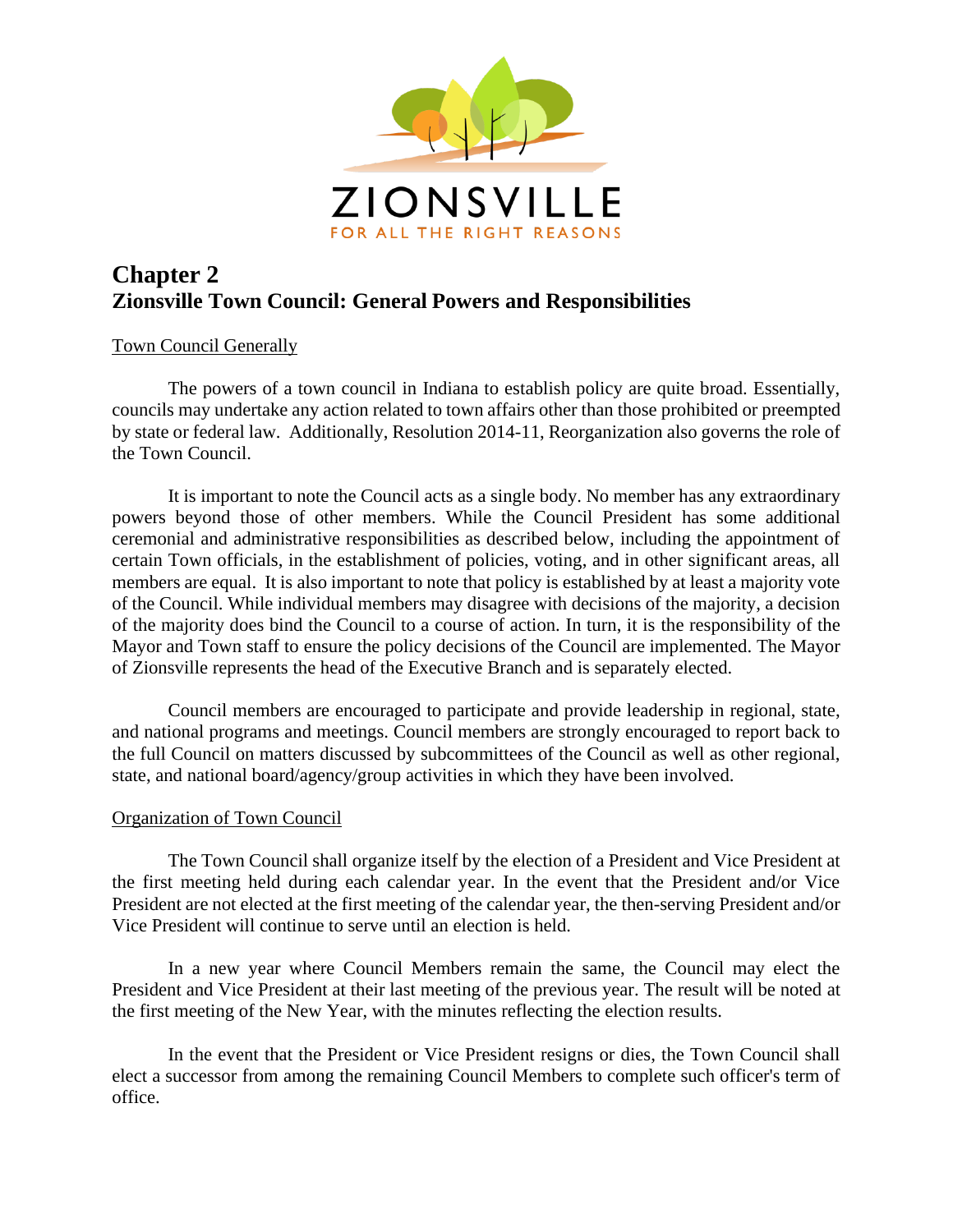

#### Role of the Council President and Vice President

*Council President*: As reflected in the municipal code, the Council President is to preside at all meetings of the Town Council and perform such other duties consistent with the office as may be imposed by the Council. The Council President does not possess any power of veto. As presiding officer of the Council, the Council President is to faithfully communicate the will of the Council majority in matters of policy. The Town Council elects the Council President annually.

*Council Vice President*: The Council Vice President shall perform the duties of the Council President during the Council President's absence or disability. The Vice President shall be elected annually by the Town Council. In the event the Council President and Vice President are both absent or unable to service the Council President or her/his designee shall name a member of the Council to serve in her/his absence.

#### Establishment of Standing Committees

The Town Council currently has no standing committees, however, should the Town Council President choose to establish such committees at a future point; each committee shall consist of not less than three (3) members of the Town Council. Such committees may conduct investigations or hold such hearings as they deem necessary regarding any matter before them related to their committee purpose and shall report their recommendations, if any, to the Town Council.

Standing committees will be established by the Town Council President at the first meeting in January of each year. Any documents that have been given to any committee, related to Town business, shall be given to the Council Attorney and/or appointed Town staff representative, as a matter of record keeping, within twenty four (24) hours. No one shall enter into any negotiations, agreements, or fact finding, on behalf of the Town of Zionsville without documented approval from the Town Council and Mayor.

#### Advisory Bodies and Appointments by the Council

The following procedures reflect the policy of the Town Council regarding the appointment of volunteer citizens to the various advisory bodies of the Town. The establishment of these procedures insures that willing and able citizens are given the opportunity to serve the Town and participate in the governing of their community. These procedures apply to all appointments and reappointments to standing advisory bodies.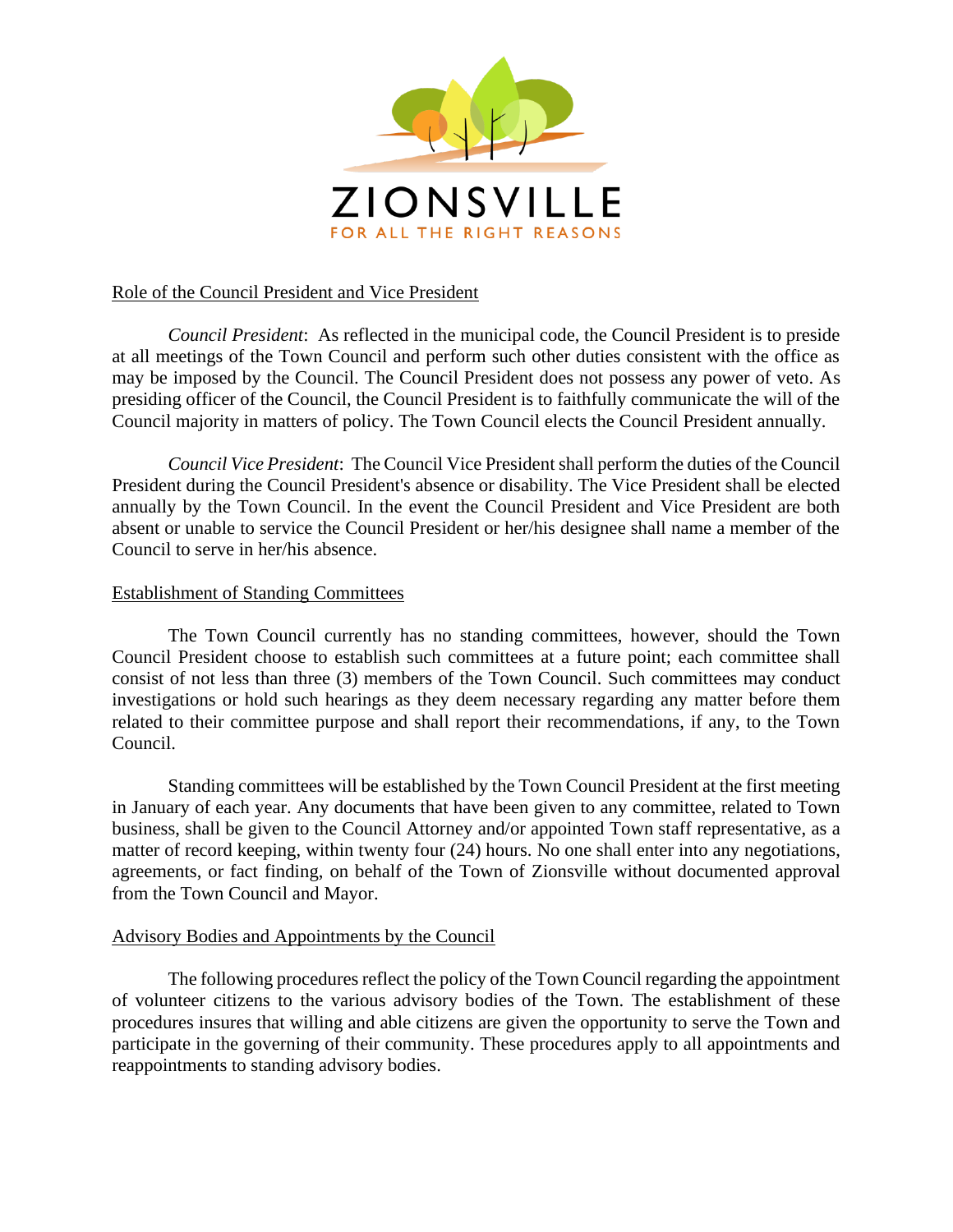

Qualifications: A member must be knowledgeable of and experienced in the areas of interest of the board/commission on which he/she wishes to serve. They must also be a resident of the Town at all times of service. Names to be considered for appointment will be submitted to the Town Council. While seated commission members may request that the Council seek certain qualifications from new appointees, only the Council shall review applications and make all of the Council's appointments to commissions.

The following reflects the number and specific qualifications for appointments to be made by the Town Council to the Town's existing boards and commissions:

*Board of Police Commissioners:* The Town Council appoints all five members of the board. No member of the board may be an employee of the Zionsville Police Department.

*Board of Zoning Appeals:* The Town Council appoints one member who may not be a member of the Zionsville Plan Commission. The five member Board must have two members from the Urban District of the Town and three members from the Rural District of the Town.

*Economic Development Commission:* The Town Council appoints one member of the three member commission.

*Redevelopment Commission:* The Town Council appoints two members of the six member commission.

*Non-Discriminatory Practices Review Committee:* The Town Council appoints four members, three of whom are members of the Town Council. The committee has five total members.

*Park and Road Impact Fee Review Board:* The Town Council President appoints all three members of the board, one member must be a licensed real estate broker, one member must be a licensed engineer, and one member must be a certified public accountant.

*Parks Board:* The Town Council appoints four members of the seven member board.

*Pathways Committee:* The Town Council appoints all eight members of the committee including one member of the Town Council.

*Plan Commission:* The Town Council appoints three of seven members of the commission, amongst all the members of the commission four must be from the Rural District and three must be from the Urban District.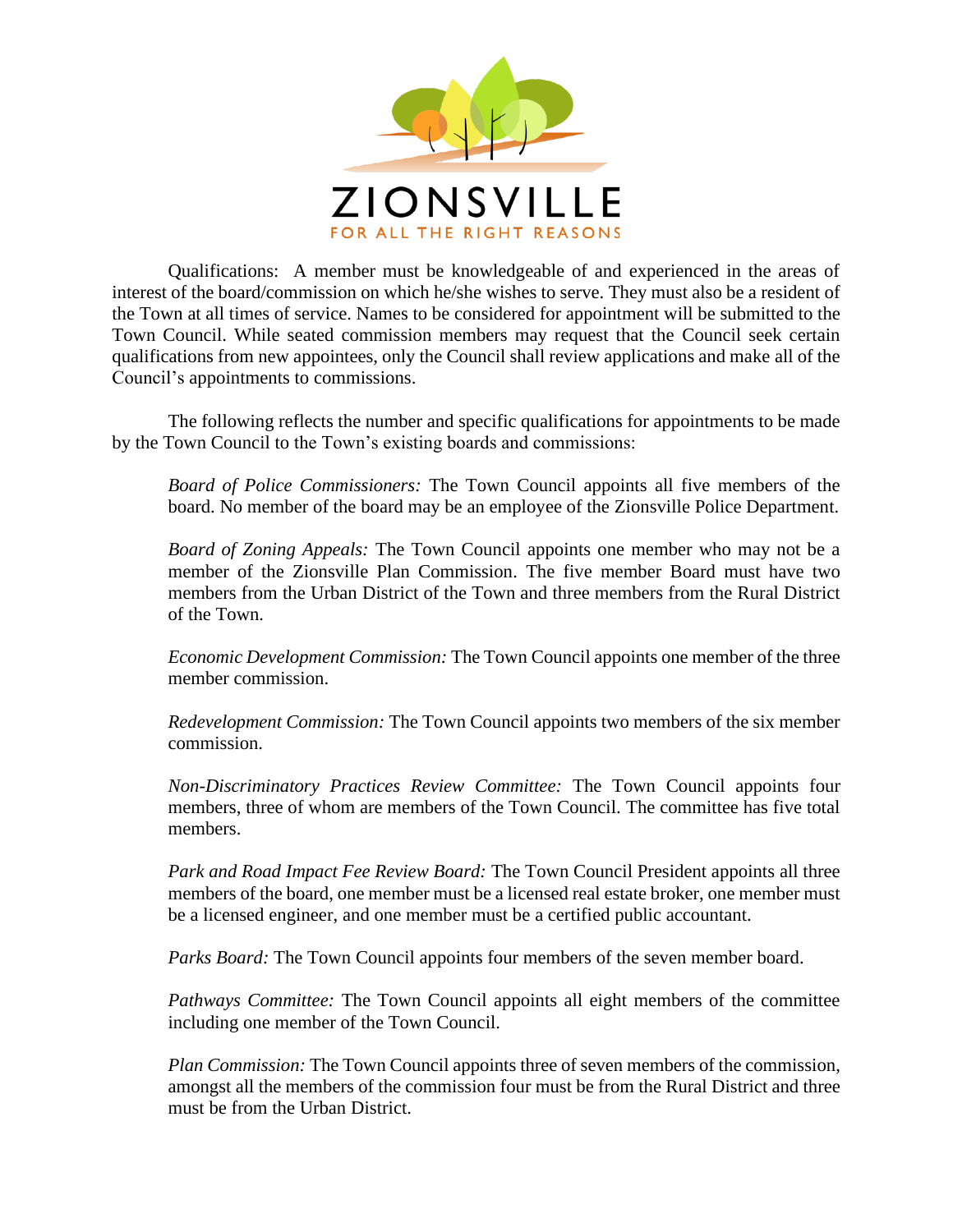

*People of Zionsville for the Aesthetics of Zionsville (PZAZ):* The Town Council appoints all five members of the committee including one member of the Town Council.

*Zionsville Architectural Review Committee (ZARC):* The Town Council appoints all eight members of the committee.

*Zionsville Safety Board:* The Town Council appoints all five members of the board, three members are also members of the Town Council.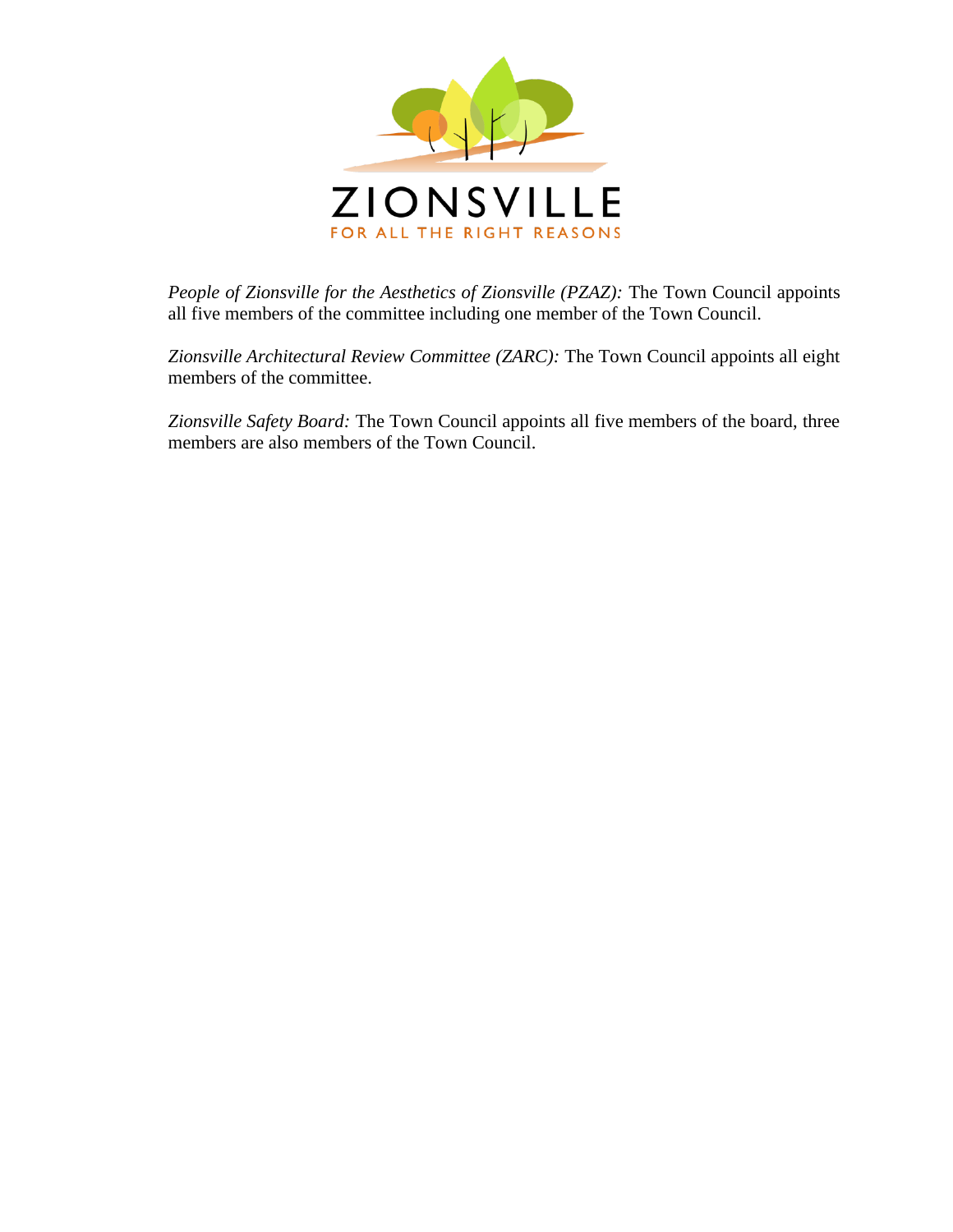

## **Chapter 3 Support Provided to Town Council**

#### Staff/Clerical Support

General staff and administrative support to members of the Town Council is provided by the Municipal Relations Coordinator. Should requested tasks require significant time commitments, prior consultation with the Council President or Vice President is requested.

Members of the Town Council may contact the Municipal Relations Coordinator of the Town for assistance on any matter pertaining to the Town using the contact information below:

Amy Lacy, Municipal Relations Coordinator Office Phone: 317-733-2277 E-mail Address: alacy@zionsville-in.gov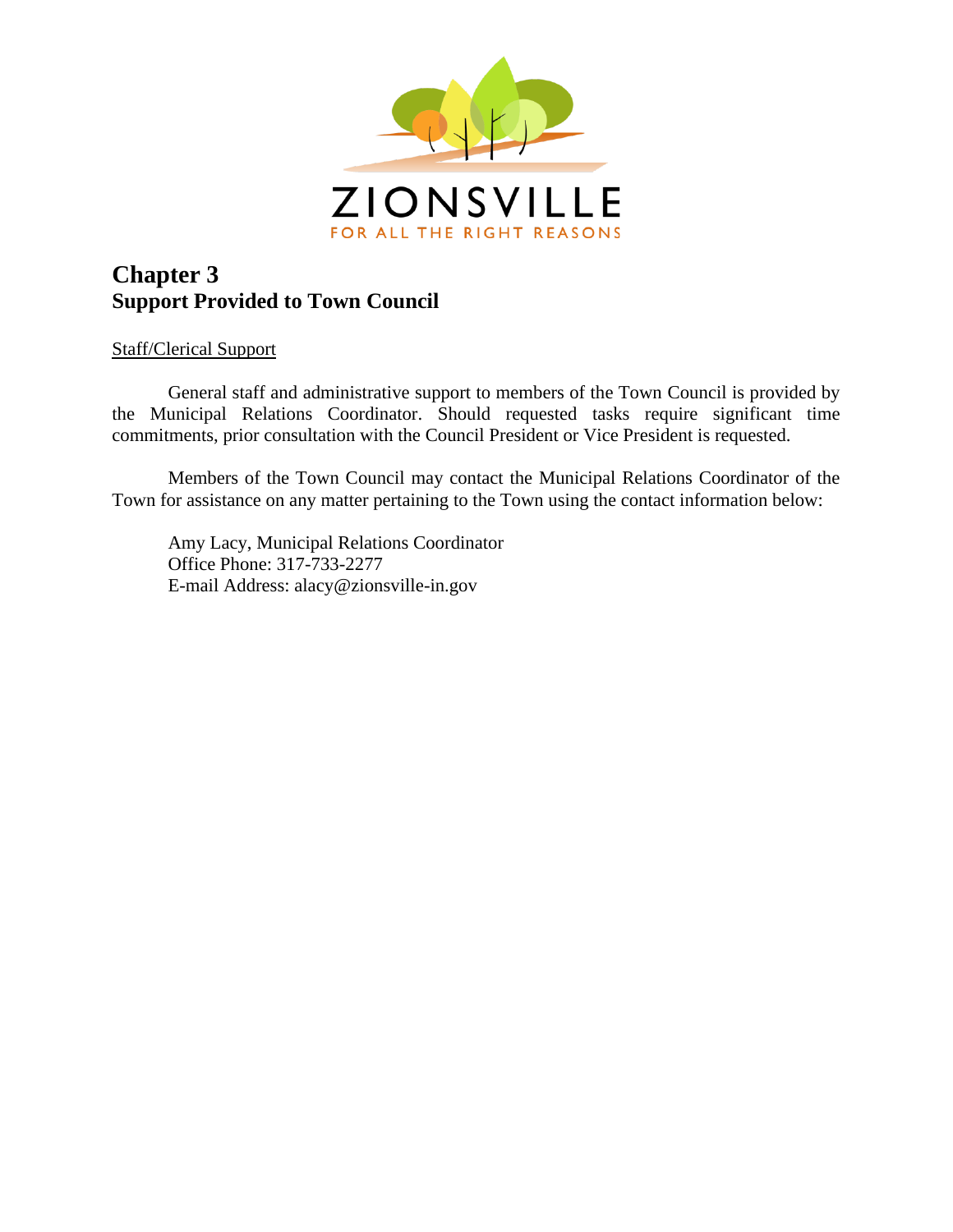

## **Chapter 4 Financial Matters**

#### Council Compensation

Salaries for Council members are established on an annual basis by a salary ordinance. The Town Council President may receive additional compensation for their service as President. The salary ordinance also provides for the compensation to be paid to all Town employees and officials. Council members are not entitled to any benefits of employment with the Town such as health insurance or retirement benefits.

#### Annual Budget

The Town Council makes regular appropriations through budget ordinances on an annual basis for the coming year. There is a budget ordinance for funds overseen by the Indiana Department of Local Government Finance and a budget ordinance for funds that are only subject to local oversight. The budget ordinances detail the amount of funds to be raised from various tax and non-tax sources of revenue for the Town, into what funds those revenues will be placed, and how those revenues will be used by the Town.

#### Debt

The Town Council has the authority under the Indiana Code to issue bonds or notes subject to limitations to procure money to be used in the exercise of the powers of the Town and for the payment of Town debts. The Council should consult counsel about navigating the issuance of debt by the Town.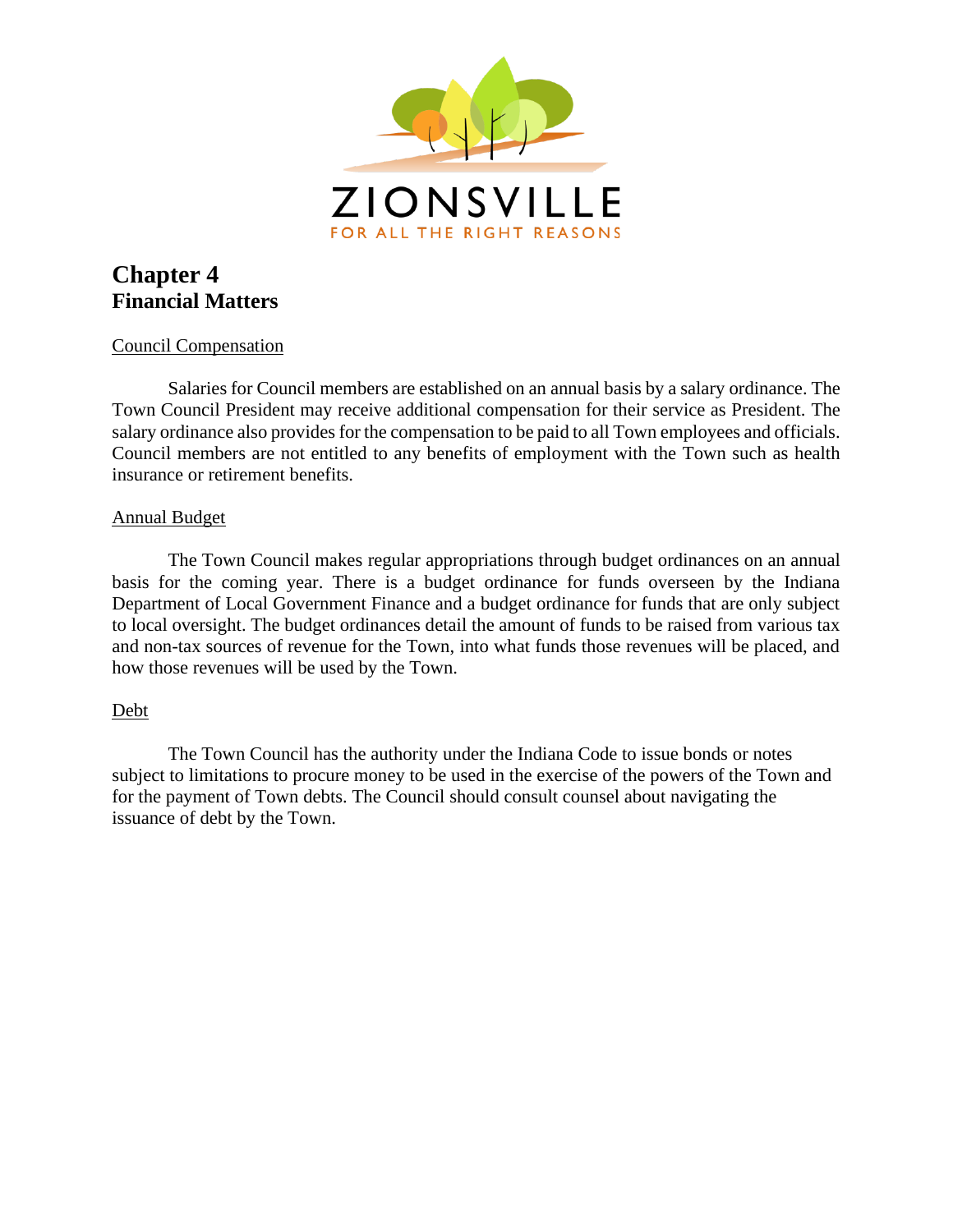

### **Chapter 5 Conflicts & Liability**

#### Conflict of Interest

State law imposes upon local governments, including the Town Council, various restrictions and requirements relating to conflicts of interest. Council members are encouraged to review these laws as well as Ordinance No. 2012-10 for a more complete accounting of prohibited relationships and interests.

If at any time a Member believes a potential for conflict of interest exists, he/she is encouraged to consult with private legal counsel for advice and/or the Council Attorney. Staff may also request an opinion from the Council Attorney regarding a Member's potential conflict.

Council members must file annual conflicts of interest statements and provide additional disclosures as required by law.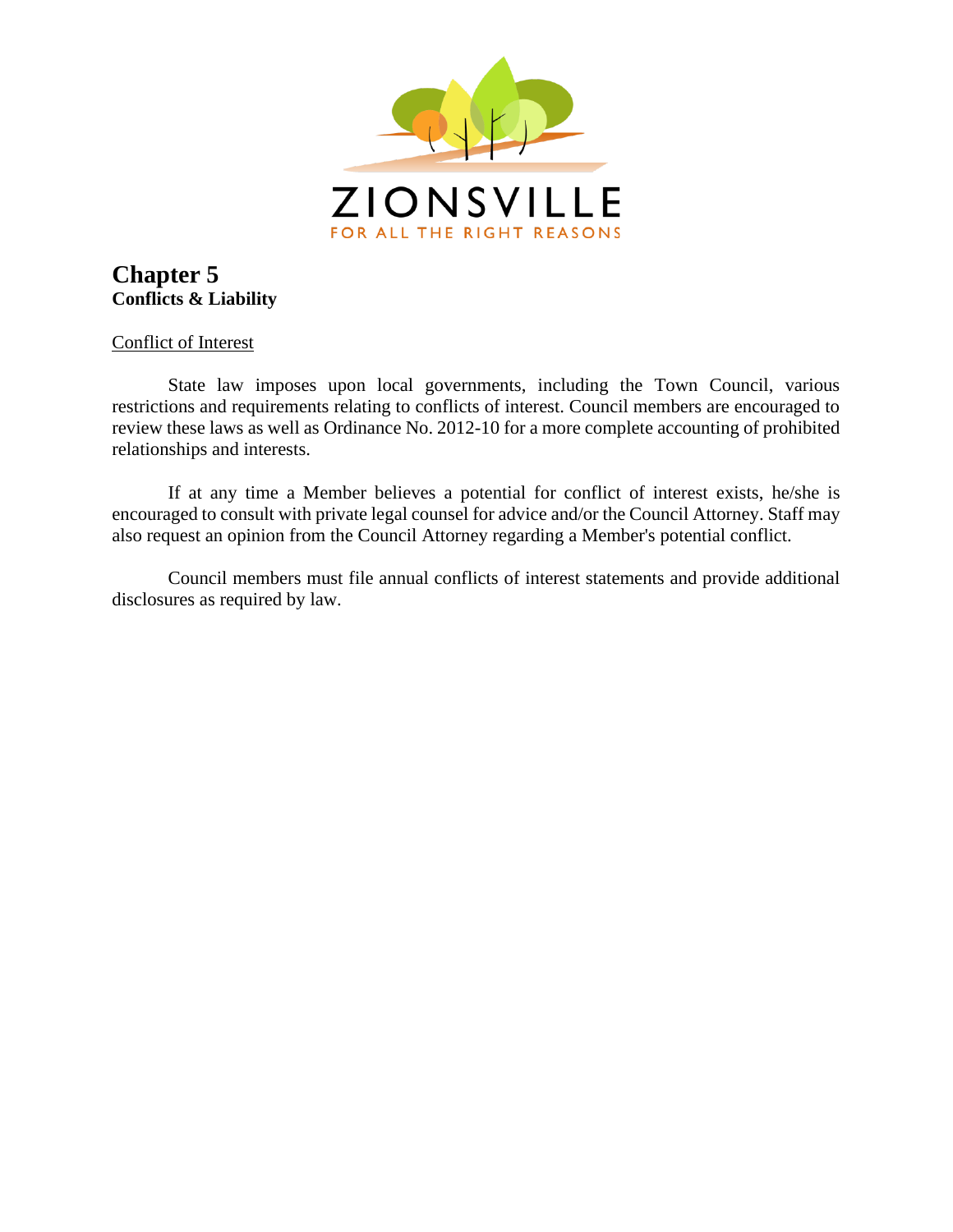

### **Chapter 6 Town Council Meetings**

#### Meeting Schedule

Regular meetings are held in the Town Hall Council Chambers at 1100 West Oak Street. The Town Council establishes meeting times and dates annually, typically holding regular meetings on the first and third Mondays of the month. Meetings on the first Monday of a month begin at 7:00 p.m. Meetings on the third Monday of a month begin at 7:30 a.m. Regular meetings at a different time and/or date may be called by the Council President or by two members of the Town Council. Notice must be given to the Town Council and posted notice 48 hours prior to the meeting, excluding Saturdays, Sundays, and legal holidays, unless the meeting is an Emergency Meeting.

No Council meeting will be held in the event that a regular meeting of the Council falls on a legal holiday. Council members should inform the Municipal Relations Coordinator as soon as possible if they intend to be out of town on a set meeting date.

At all regular meetings, public comments will be permitted in accordance with the Official Policies and Procedures. Public comment is appropriate on any matter within the jurisdiction of the Town Council that is on the agenda for the meeting at which the public comment is made. Notice requirements shall follow state statute; minutes of the meeting shall be taken by the Municipal Relations Coordinator or designee and shall be available for public inspection.

#### Special Meetings

Special meetings may be called by the Council President or by two members of the Town Council. Notice must be given to the Town Council and posted 48 hours prior to a special meeting, excluding Saturdays, Sundays, and legal holidays. Generally, no business other than that announced by the notice should be discussed.

#### Emergency Meetings

An emergency meeting may be called by the Council President if there is an emergency involving actual or threatened injury to persons or property, or actual or threatened disruption of governmental activity within the Town's jurisdiction which was unforeseeable and which threatens to compromise the integrity of operations of the government of the Town for the present or foreseeable future. If an emergency meeting is called members of the public shall be provided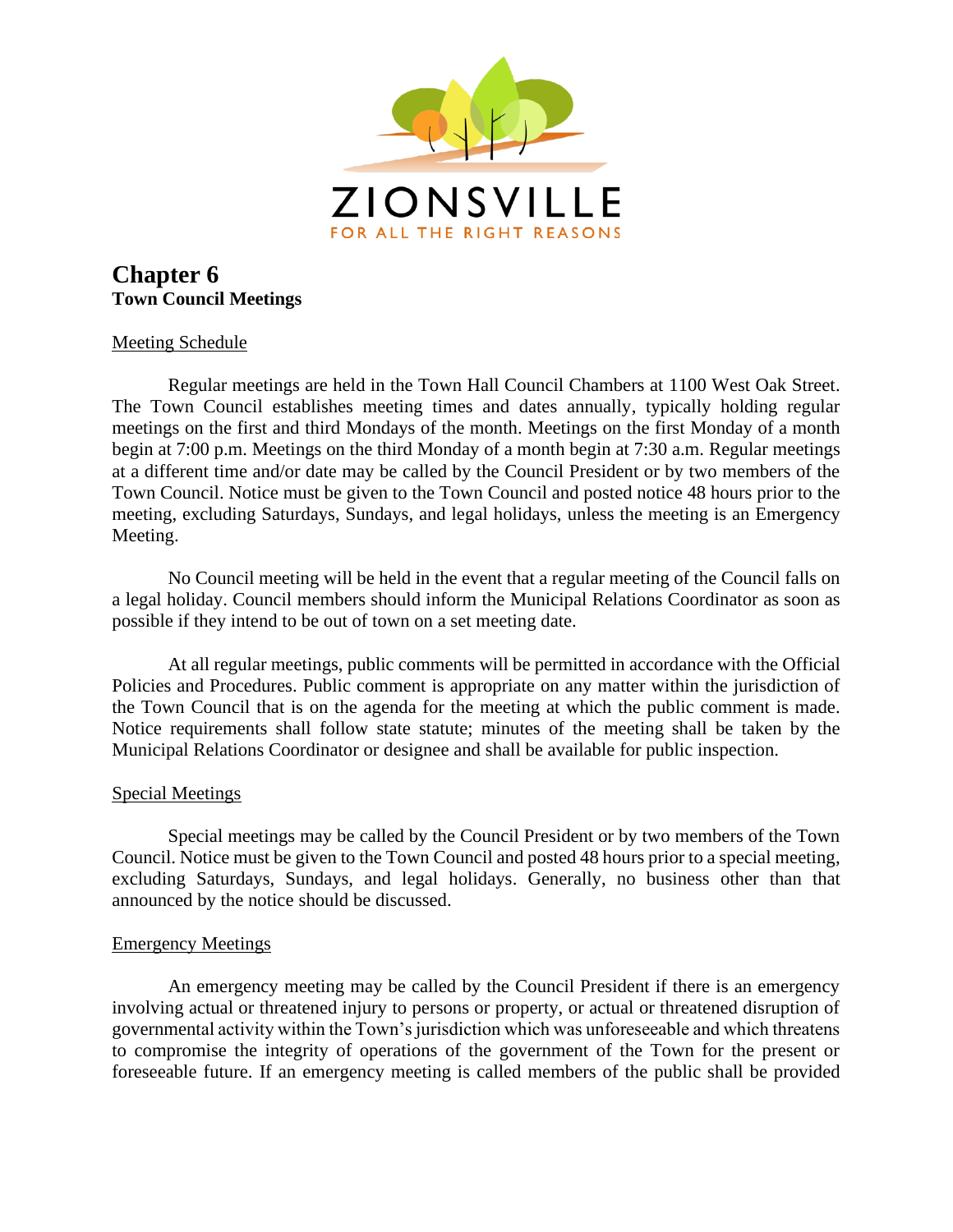

notice by posting at the Zionsville Town Hall and members of the news media shall be provided the same notice as members of the Council all as specified in the Indiana Open Door Law

#### Executive Sessions

All regular and special meetings of the Council shall be open to the public and to members of the press pursuant to the Indiana Code. However, the Council may, pursuant to the requirements of the Indiana Code, meet in executive session closed to the public and the press with 48 hours of prior notice, excluding Saturdays, Sundays, and legal holidays, and with the requirement that discussion at an executive session be strictly limited to those topics announced in the notice and provided for in the Indiana Code. All executive sessions of the Council will be conducted in strict compliance with the Indiana Code.

#### Electronic Attendance at Meetings

Beginning July 1, 2021 members of the Council may be permitted to attend meetings of the Council by electronic means. Electronic participation must permit all members of the Council to communicate with each other simultaneously and (except for during an Executive Session) the electronic participation must allow members of the public to simultaneously attend and observe the meeting. However, if the Council is considering any of the following items then electronic participation will not be permitted:

- 1. Adopting a budget
- 2. Initiating a referendum
- 3. Establishing or increasing a fee or penalty
- 4. Exercising the authority of eminent domain
- 5. Establish, raising, or renewing a tax

No member of the Council may attend more than half of all meetings in any calendar year by electronic means and no member of the Council may attend more than two meetings by electronic means in a row. Exceptions will be made for military service, illness, medical conditions, a death of a relative, and certain other emergencies.

When a Council member attends a meeting electronically that member is counted toward establishing a quorum and may participate in final actions so long as the member can be both heard and seen. If there is a technical failure that interrupts a member who is participating by electronic means the meeting can continue so long as the remaining attendees who can participate still meet the requirements for a quorum. If the remaining attendees would constitute a quorum then actions taken by the Council after the technical failure remain valid.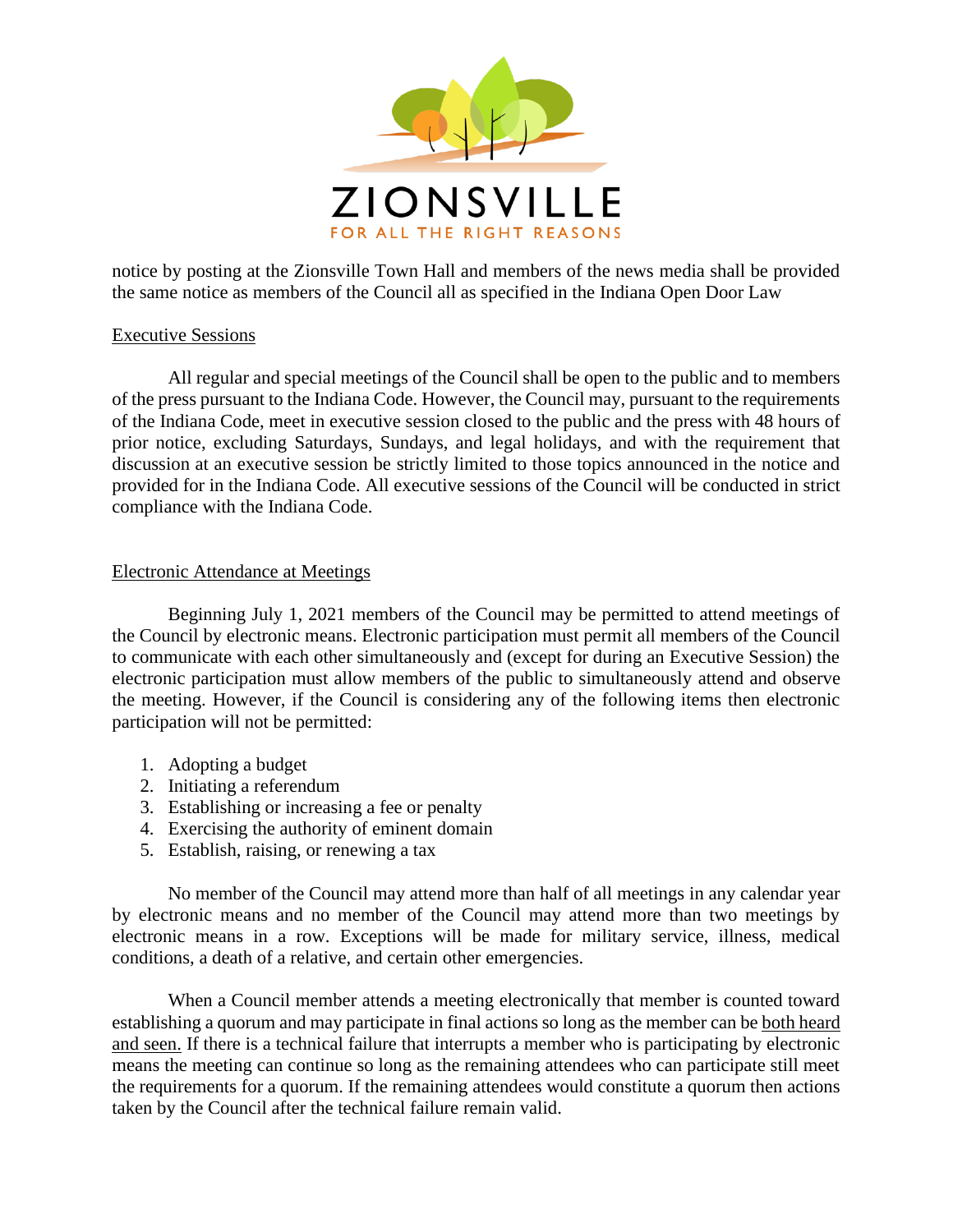

If a Council member is attending a meeting by electronic means that member should inform the President of the Council and the Municipal Relations Coordinator two days in advance, and the following procedures will be implemented at the meeting:

- 1. At least 50% of the members of the Council shall be in attendance physically at the meeting.
- 2. All votes of the Council conducted during the meeting shall be by roll call voting.
- 3. The memorandum of the meeting shall include a list of all members of the Council who were present denoting whether presence was physical or by electronic means, what electronic means were used by those members who attended electronically, and (except for executive sessions) identify the electronic means by which the public was permitted to attend and observe the meeting.

Pursuant to Indiana Code 5-14-1.5-3.7, in the event the Governor of Indiana has declared a disaster emergency or the Mayor of the Town has declared a local disaster emergency then procedures outlined in an order related to the disaster emergency will guide the Council in its meetings, including the possibility of meetings being conducted entirely by electronic participation with opportunity for the public to attend and observe the meetings by electronic means, however the following procedures will also be followed at all meetings:

- 1. All votes of the Council conducted during the meeting shall be by roll call voting.
- 2. The memorandum of the meeting shall include a list of all members of the Council who were present denoting whether presence was physical or by electronic means, what electronic means were used by those members who attended electronically, and (except for executive sessions) identify the electronic means by which the public was permitted to attend and observe the meeting.

#### Placing Items on Agenda

Meeting materials are compiled and prepared by the Municipal Relations Coordinator and need to be submitted in advance of meetings to ensure that agendas and associated materials are complete and that each member of the Council has ample opportunity to prepare for the meeting. Requests are encouraged to be reviewed by legal counsel before they are placed on the agenda. Members of Town staff and members of the Council should endeavor to submit items for the Agenda on the following schedule: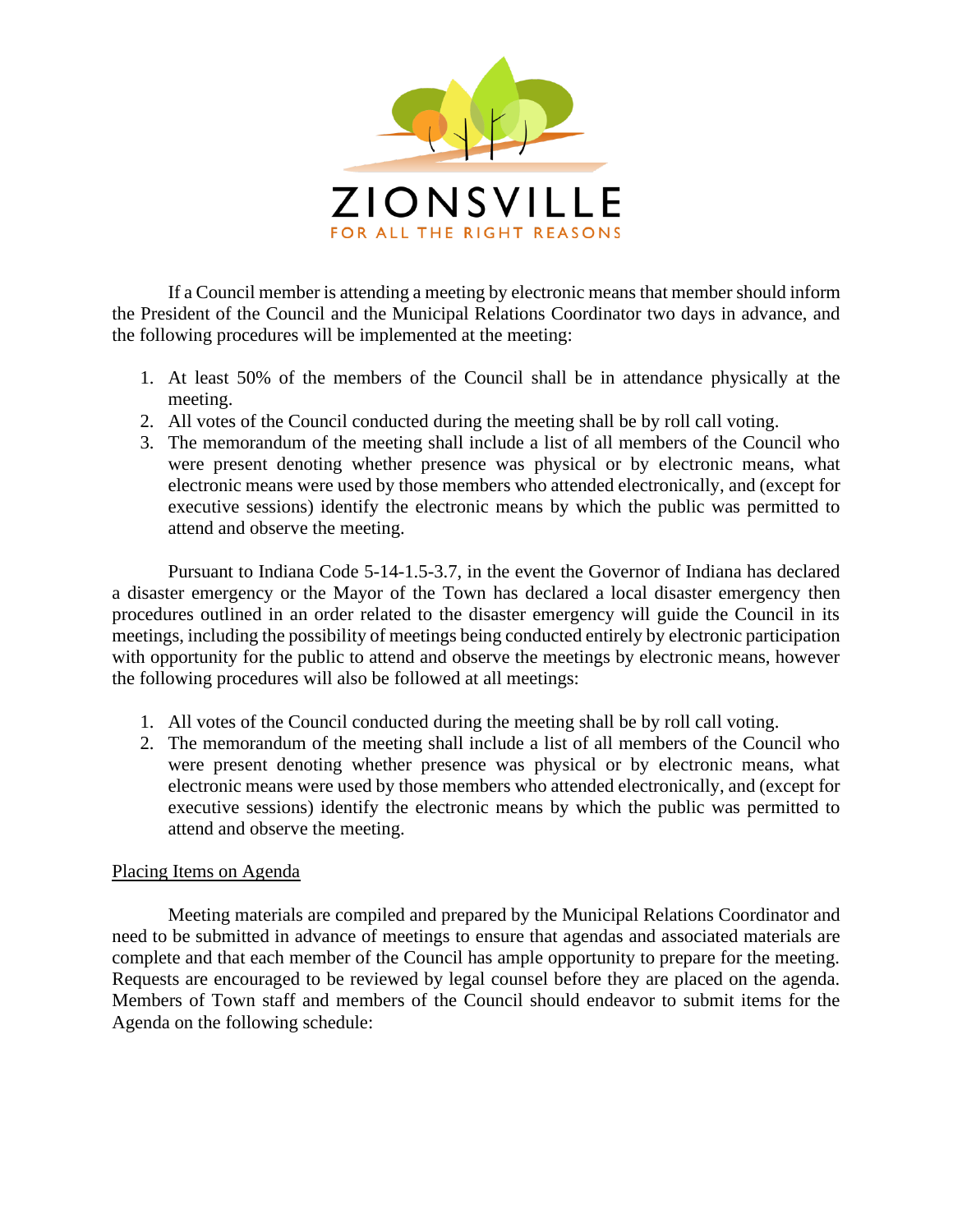

| <b>Meeting Date</b> | Agenda item<br>submission date | <b>Claims to Finance</b><br><b>Department</b><br>submission date | Fin<br>and<br>doo<br>sub |
|---------------------|--------------------------------|------------------------------------------------------------------|--------------------------|
| <b>First Monday</b> | Third Thursday of              | Third Thursday of                                                | Las                      |
|                     | <b>Prior Month</b>             | <b>Prior Month</b>                                               | Mo                       |
| Third Monday        | First Thursday of              | First Thursday of                                                | Sec                      |
|                     | Month                          | Month                                                            | Mo                       |

**Final agenda items and associated documents submission date** st Monday of Prior mth cond Monday of nth

*Mayor*: The Mayor may, in consultation with the Council President, assist in preparation of the Agenda and Council Packet. The Mayor may also request for Council consideration of individual items.

*Town Council:* A Council member may request an item be considered on a future agenda and, upon consensus of a majority of Council, the agenda item will be placed on a future agenda. Generally, staff will prepare a staff report if formal Council action is required.

*The Public*: Members of the public may e-mail requests to the Municipal Relations Coordinator of the Town with requests for items that may be brought to the Council's attention for possible placement on the Agenda.

#### Agenda Items

*Ordinances:* An Ordinance is an act of the Town Council that when adopted has the force of law. Ordinances are introduced by title and subject matter. Ordinances are introduced at one Council Meeting and have a Final Reading at a subsequent Council Meeting unless there is unanimous consent to suspend the rules and have a Final Reading at the same meeting as the Introduction. Introduction of an Ordinance does not require a vote. Approval of an Ordinance during a Final Reading requires a statutory majority vote of the Town Council. If an Ordinance is being given a Final Reading at the same meeting as its Introduction a two-thirds vote of all elected members of the Town Council is required to pass the Ordinance under the Indiana Code unless the ordinance in question is a zoning ordinance or an amendment to a zoning ordinance.

*Resolutions:* A Resolution is a statement of the will of the Town Council. Resolutions are introduced by title and subject matter. Resolutions are introduced and voted upon at one Council Meeting. A statutory majority vote of the Town Council is required to approve a Resolution.

*Mayoral Vetoes:* The Mayor has the authority under the Indiana Code to disapprove of any Ordinance or Resolution passed by the Council. The Mayor may within ten days approve the item or veto the item by returning the item to the Council with objections or by not approving the item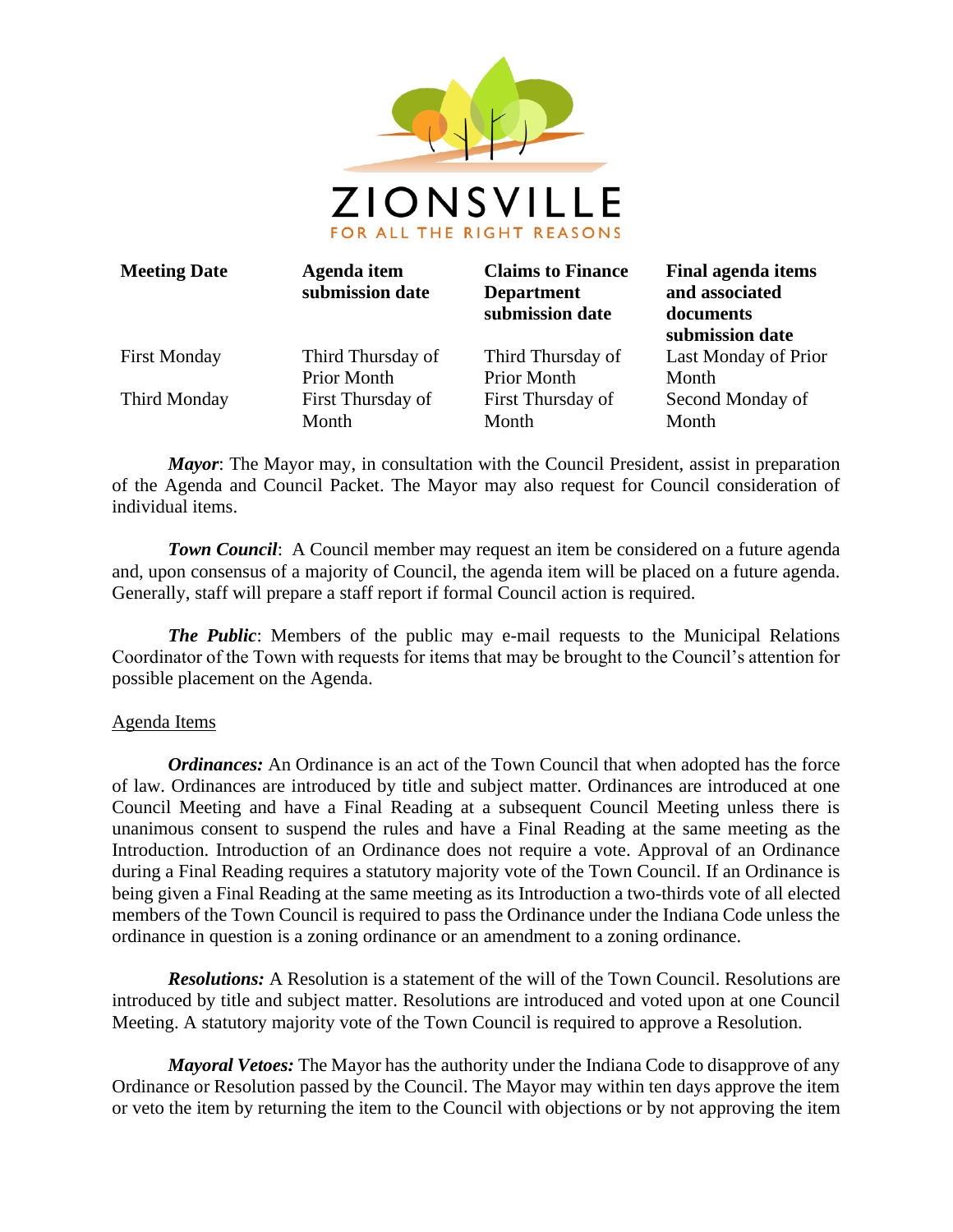

within ten days. The Council may, at its next meeting after the Mayor has disapproved of the item, override the Mayor's decision by a two-thirds vote of the Council – otherwise the item is considered defeated. The Municipal Relations Coordinator will automatically place any item disapproved by the Mayor onto the Agenda for the next regular meeting of the Town Council.

#### Order of Business

- 1. *Approval/Correction of Minutes*: Minutes shall be submitted to the Council for approval and/or correction in draft form at a subsequent regular meeting. It is the policy of the Town Council that only members of the Council or a Council-designated staff member have the authority to make revisions to the minutes, subject to a majority vote of the Town Council.
- 2. *Requests to Speak*: Members of the public are invited to address the Council on any germane topic for a period of three minutes after stating their name and address for the Council.
- 3. *Reports*: At each regular meeting of the Council, the Mayor will share a Mayor and Administration Update with the Council. At special, emergency, or executive session meetings of the Council, the Mayor may be invited to provide a report to the Council.
- 4. *Old Business:* Items continued from previous meeting.
- 5. *New Business:* New items for consideration. Includes ordinances, resolutions, and contracts.
- 6. *Other Business*. Any business that the members of the Council wishes to bring forward that were not listed on the agenda. These items cannot be considered for formal action.

**A NOTE ON PUBLIC HEARINGS**: Public hearings shall be opened to the public by the Council President or Presiding Officer, followed by a brief presentation of staff reports and any appropriate applicant testimony. Council may question staff or witnesses after their presentation. Council will then hear public comment and act upon the matter at hand. Prior to final action of any sort, the Council President or Presiding Officer will close the public hearing. After the public hearing is closed the Council will consider final action on the matter at hand. After public hearings are closed, no member of the public shall be permitted to address the Council or the staff from the audience, except at the discretion of the Presiding Officer.

**A NOTE ON PUBLIC COMMENTS OUTSIDE OF PUBLIC HEARINGS**: The Indiana Open Door Law does not require that the Council provide an opportunity at a meeting for general public comments on matters before the Council. However, the Council is happy to provide an opportunity for community members to address the Council according to the Policy for Speaking at Town Council Meetings included below. The President of the Council or his or her designee may in their sole discretion deny any community member the opportunity to make comments to the Council. Community members should adhere to the Council's policy and also should endeavor to treat all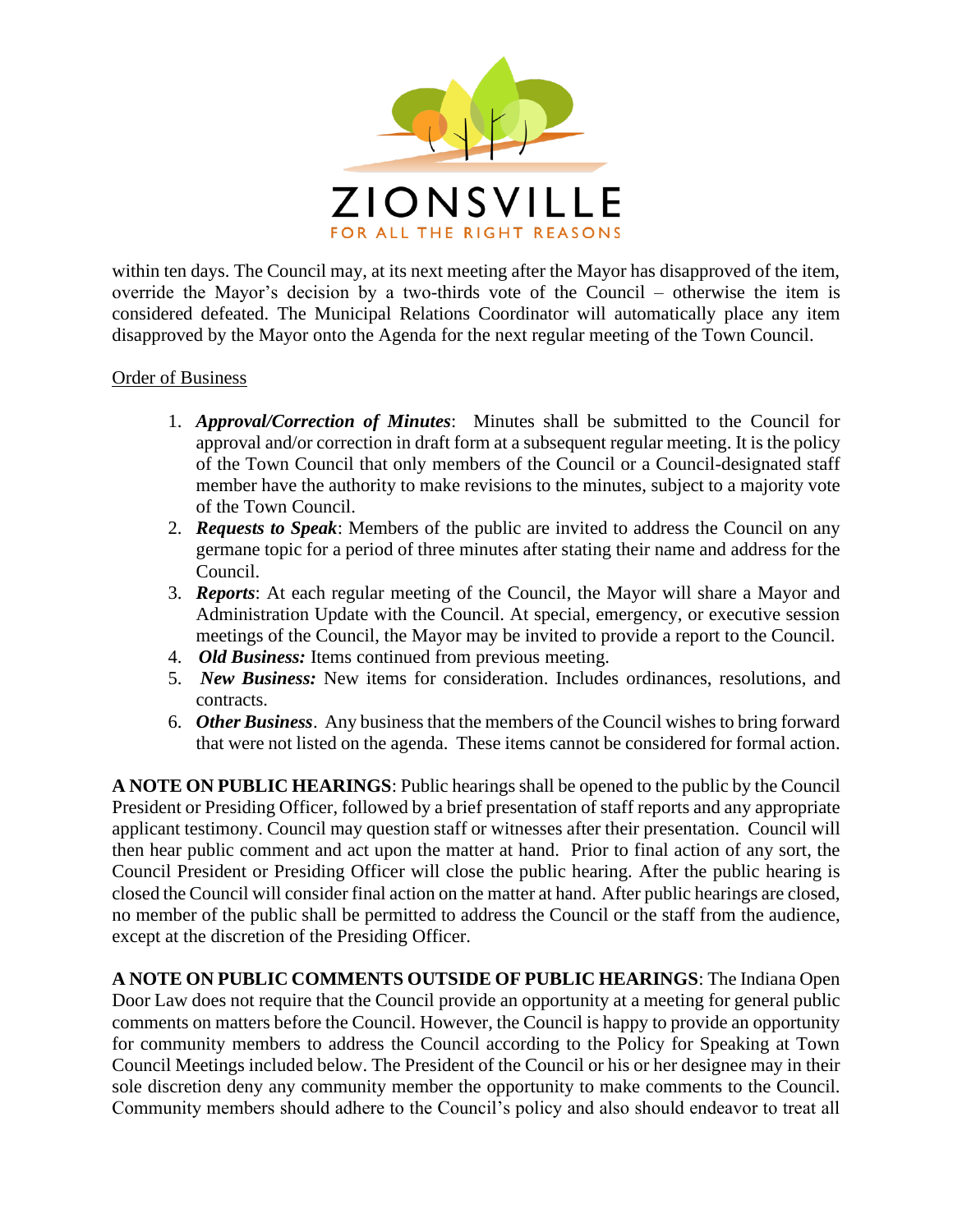

attendees to Council meetings with respect and kindness. The Council hopes that neighborly feeling will be the guiding principle of Council meetings. Comments from community members should be germane to items on the Council agenda for the meeting at which the community member is speaking. If a community member would like to address the Council on a matter that does not appear on the Council's meeting agenda they may speak with the Council member representing their home or business in the Town to ask for time on a meeting agenda.

#### General Procedures

The Town Council employs the most recent edition of Roberts Rules of Order to conduct Council Meetings when the Official Rules and Procedures do not provide guidance.

*Presiding Officer*: The Council President is the Presiding Officer and acts as Chair at Council meetings. In the absence or incapacity of the Council President, the Vice President serves as presiding officer.

*Signing of Town Documents*: The Town Council shall sign all ordinances and resolutions. Contracts and other documents which have been adopted by the Town Council and require an official signature may be signed by the Council President and Mayor. In the event the Council President is unavailable, the Council Vice President's signature may be substituted.

*Quorum*: Four out of the seven members of the Council members constitute a quorum for the transaction of business.

#### Discussion Rules

To assist the Town Council in the development of a structure for orderly discussion of items, rules have been prepared which represent accepted practices for the management of Council meetings.

1. *Obtaining the floor*: A member of the Town Council or staff shall first address the Council President and gain recognition. Comments and questions should be limited to the issue before the Council. Cross-exchange between Council members and public should be avoided.

2. *Questions to staff*: A Council member shall, after recognition by the Council President, address questions to the department head or designated staff member. If a Council member has questions on an agenda item, that member should contact staff prior to the meeting in order to allow staff time to research a response/answer for the meeting.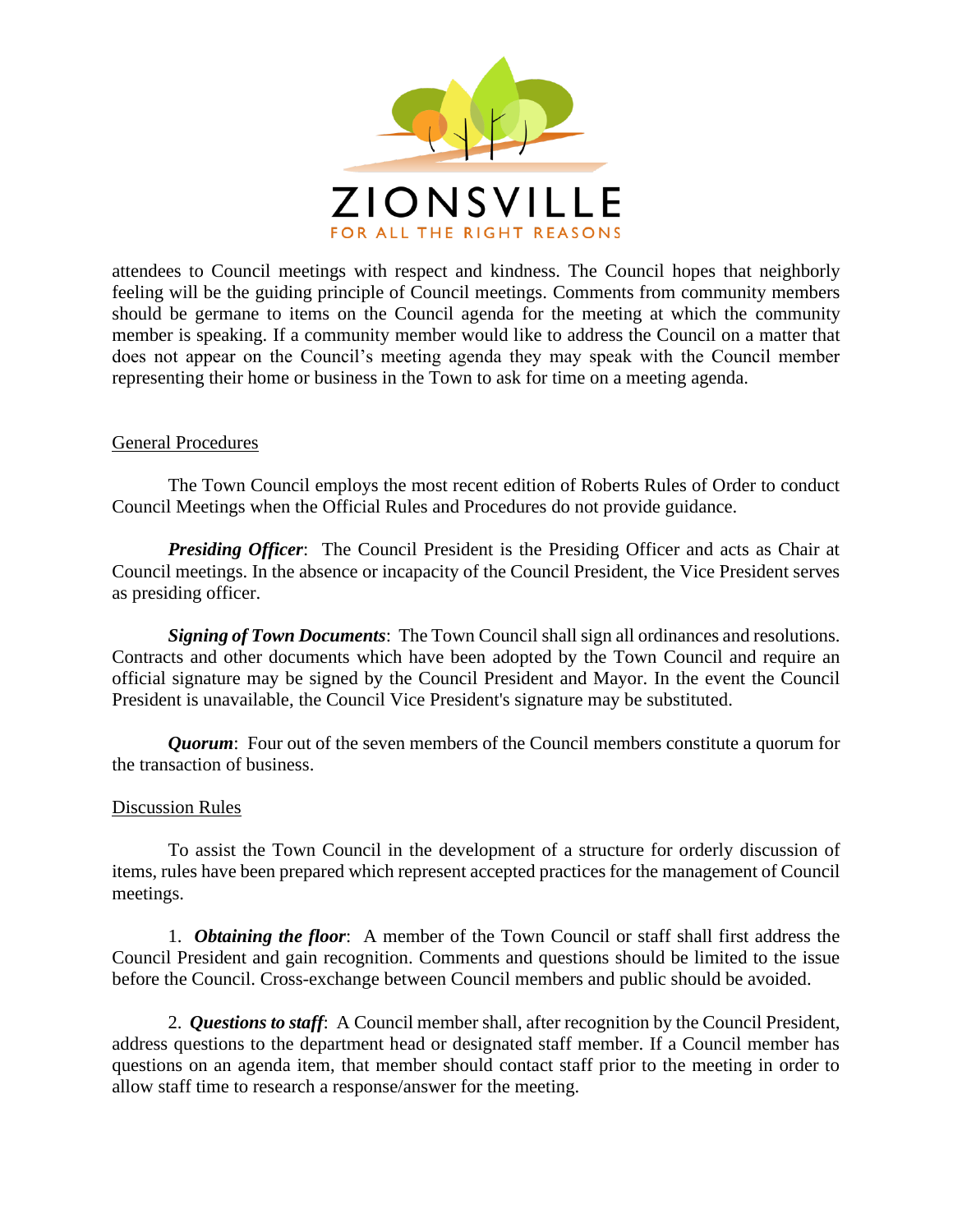

#### 3. *Interruptions*:

a. Once recognized, a Council member is considered to have the floor, and another Council member may not interrupt the speaker except to make a point of order or point of personal privilege. In such a circumstance, the Council member holding the floor shall cease speaking until the point of order or privilege is resolved.

b. Upon being recognized by the Council President, members of the staff shall hold the floor until completion of their remarks or until recognition is withdrawn by the Council President.

4. *Discussion limit*: A Council member should not speak more than once on a particular subject until every other Council member has had the opportunity to speak. Council members are encouraged to discuss items during the decision-making process, and may ask staff to respond when appropriate. The Council President should allow other members to speak first and then give his/her views and summarize.

5. *Tabling procedure*: Tabling an item immediately stops discussion and causes a vote to postpone a matter indefinitely or to a time and date certain.

6. *Calling the question*: The purpose of calling for the question is to disallow further debate and put an issue to an immediate vote. A Council member may move to "call for the question" on an item which is being considered only after each member of the Council has had any opportunity to speak on the item one time. The motion requires a second, is not debatable, and must pass by a majority vote. If the motion carries, the item is no longer debatable, and the Town Council must vote on it.

#### Voting Procedures

When present, all Council members are to vote unless an exception is permitted – such as the member has a financial interest in an agenda item.

No ordinance, resolution or motion shall be passed or become effective without an affirmative vote by a majority of members present at a meeting where a quorum exists.

A Council Member shall declare a conflict of interest whenever appropriate and in compliance with state law.

General consensus may be declared at the discretion of the presiding officer if there are no negative votes or objections by Council members.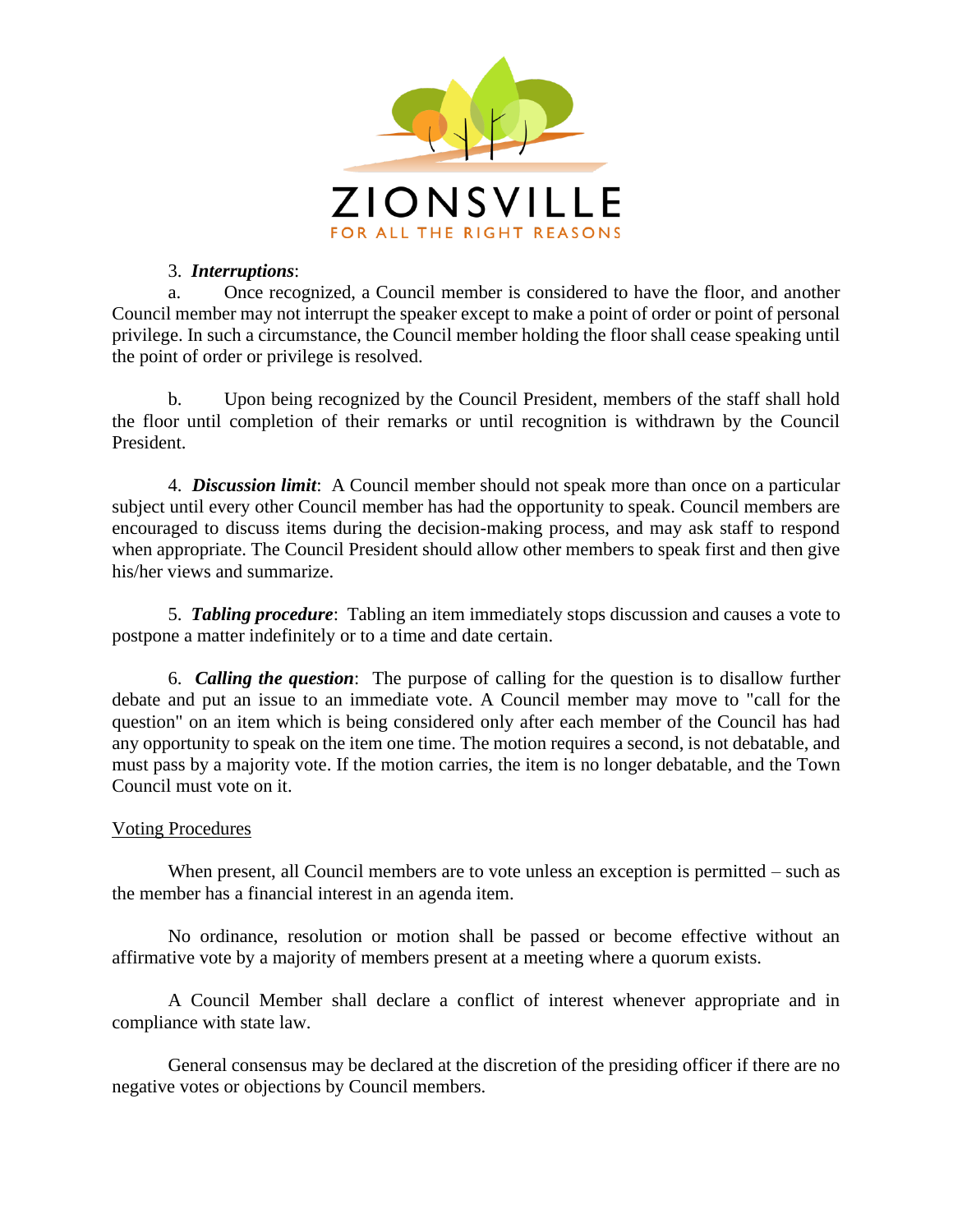

Upon the request of any Council member, a roll call vote will be taken and recorded.

*Abstentions*: A Council Member must declare his/her intention to abstain from a vote prior to the presiding officer beginning the roll call for a vote.

*Majority vote*: A statutory majority (5 of 7 members voting in favor) is required for ordinances, resolutions, and contracts. All other items may be approved by a majority of the members present unless one member calls for a statutory majority vote.

*Motions*: There are a number of types of motions, each of which must meet certain requirements before a vote can be taken.

*Reconsideration*: Reconsideration of an item shall be allowed in accordance with the following Council guidelines. Resubmittal of issues previously acted upon is discouraged; however, requests will be considered by a majority vote of the Council. A member of the prevailing majority, when the previous vote was taken, must make a motion for reconsideration. The Zionsville Town Council has determined that any motion for reconsideration should be made within two meetings of the previous action. No motion for reconsideration will be entertained after this deadline unless the Town Council determines significant new information has arisen which warrants such action. If a member is absent from a meeting(s), a motion for reconsideration may be entertained on the first meeting of his/her return.

#### Policy for Speaking at Town Council Meetings

The following procedures apply to members of the public wishing to speak at Council meetings:

#### 1. *Agenda Items that are Noticed Public Hearings*

- a. Number of Speakers: Not Limited
- b. Time Limit per Speaker: Maximum of three minutes (time from one person cannot be donated to another speaker).

#### 2. *The "Request to Speak" Agenda Item*

- a. Number of Speakers: Limited by the time allotment noted below and may be further limited at the discretion of the Council President or his or her designee.
- b. Time Limit per Speaker: Maximum of three minutes (time from one person cannot be donated to another speaker)
- c. Time Allotment: Total of fifteen minutes shall be reserved for public comments. The Council President may in his or her sole discretion extend the time reserved for public comments if he or she finds such an extension appropriate. The Council, at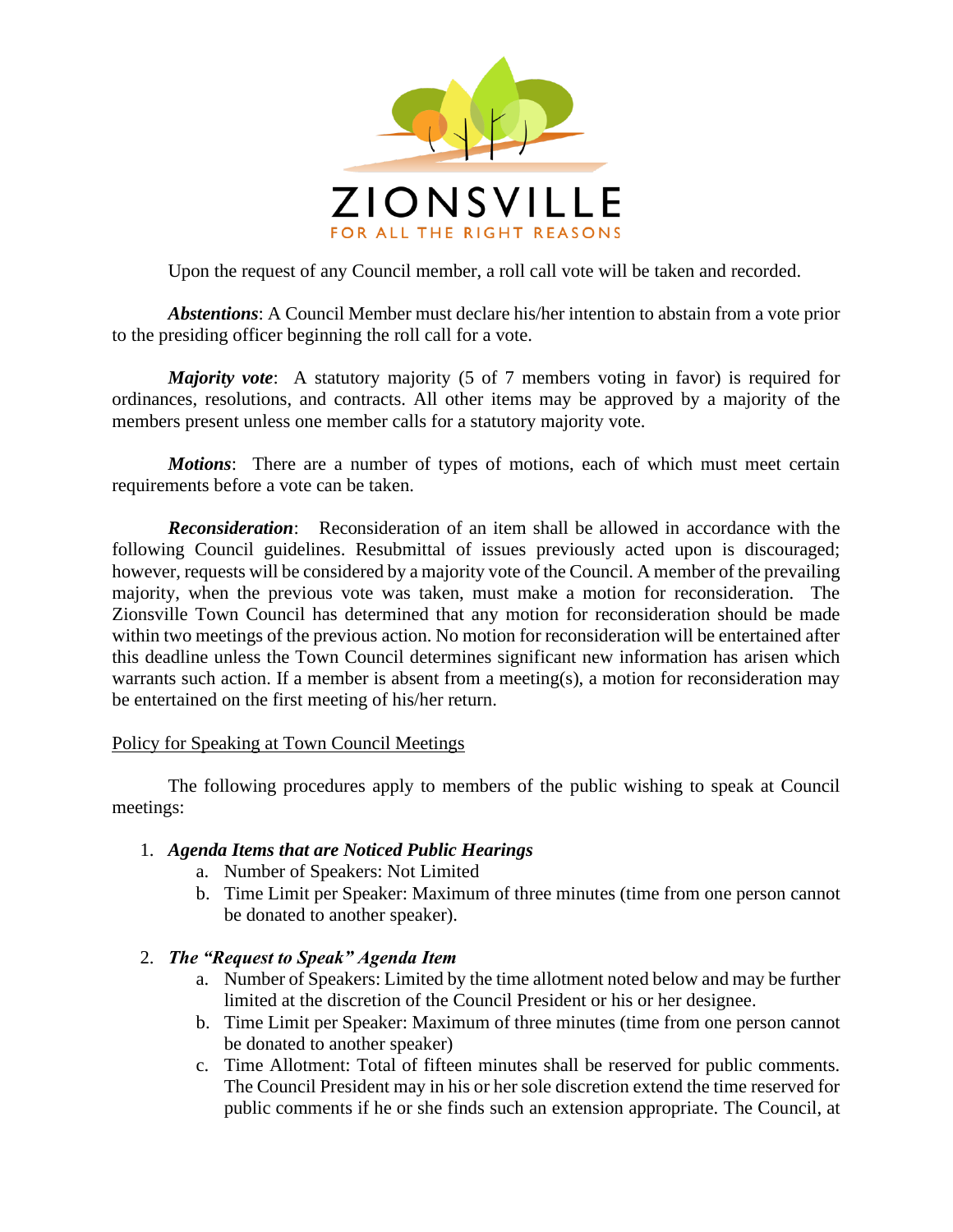

its discretion, may then ask questions of the person who addressed the Council. The "Request to Speak" agenda item shall be the second item on the agenda immediately following the approval of the Minutes of the prior meeting by the Council.

- d. If there are multiple "Requests to Speak" the President of the Council will call residents of the Town who have requested to speak first.
- e. Procedures for Speaking on the "Request to Speak" agenda item:
	- i. A person wishing to address the Council shall fill out a "Request to Speak Card" and submit it to the Municipal Relations Coordinator prior to the start of the Town Council meeting. Those who do not fill out a request to speak card, or who attempt to submit the card after the start of the Town Council meeting shall not be heard, unless the Council President in his or her sole discretion believes it is appropriate to permit a person to speak without having properly completed the Request to Speak Card.
		- 1. If a person is attending the meeting via electronic means, that person should submit a request to speak via e-mail, at least one day prior to the meeting, to the Municipal Relations Coordinator at [alacy@zionsville-in.gov](mailto:alacy@zionsville-in.gov)
			- a. An e-mail Request to Speak should include the requesting person's name and the agenda item for the meeting on which they would like to speak.
	- ii. A "Request to Speak" should be germane to a matter on the agenda of the Council for the meeting at which the person wishing to address the Council is requesting to speak.
		- 1. If there is a desire to address an item not on the agenda a community member may submit written comments to the Council, or communicate with a member of the Council about an opportunity to address the Council about a specific matter.
			- a. Written comments must be submitted prior to the meeting so that they may be included in the meeting minutes.
			- b. Individuals are encouraged to contact the member(s) representing them if they wish to present before Council. Such requests will be considered and approved on a case-bycase basis by the President or his or her designee.
	- iii. When called to speak, the person shall:
		- 1. Come forward to the podium.
		- 2. Speak directly into the microphone.
		- 3. State their name and address clearly for the record.
		- 4. Address all comments to the Council President and speak only when recognized by the Council President.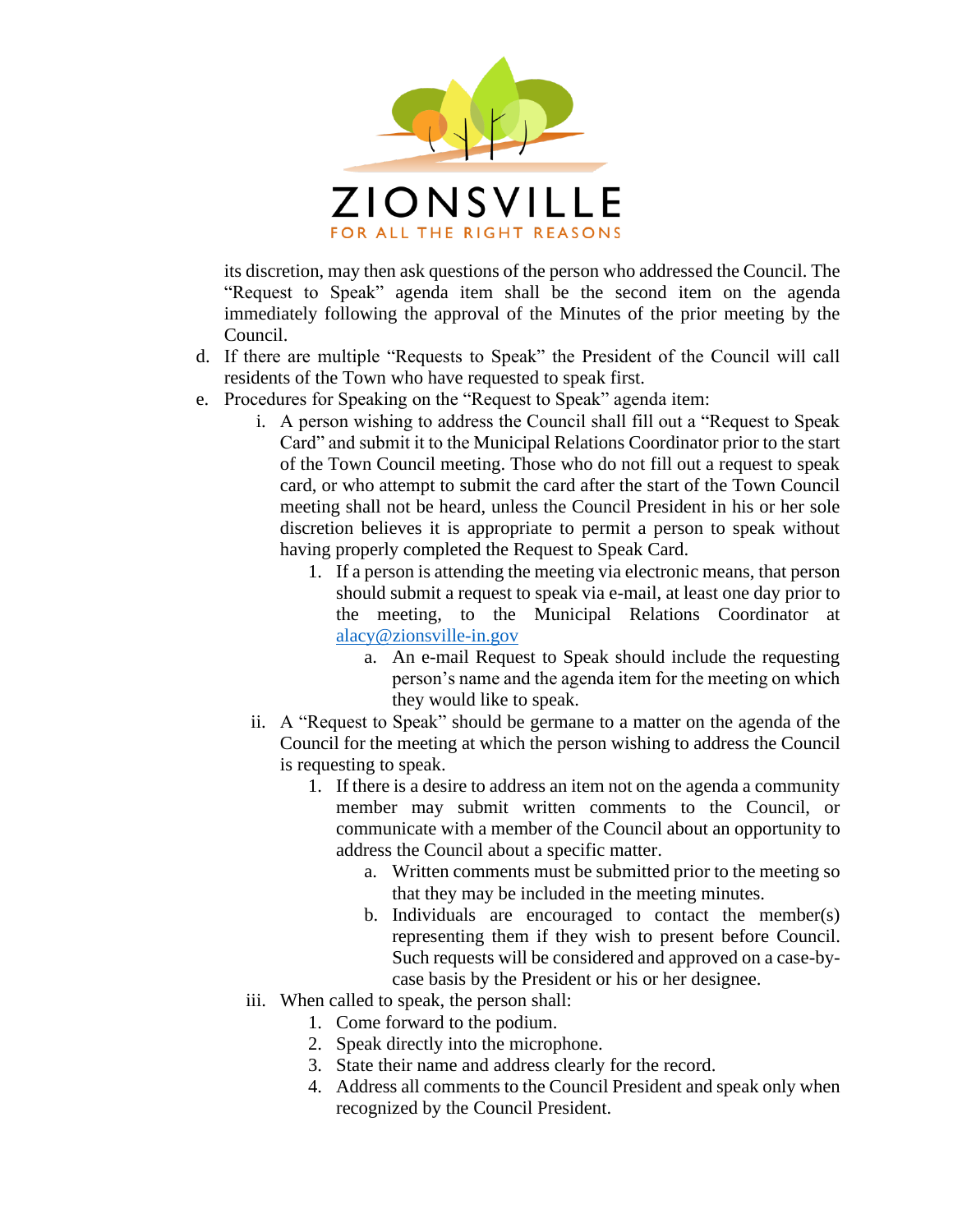

- 5. Keep all comments related to matters on the agenda.
- 6. Not make comments to or address the audience.